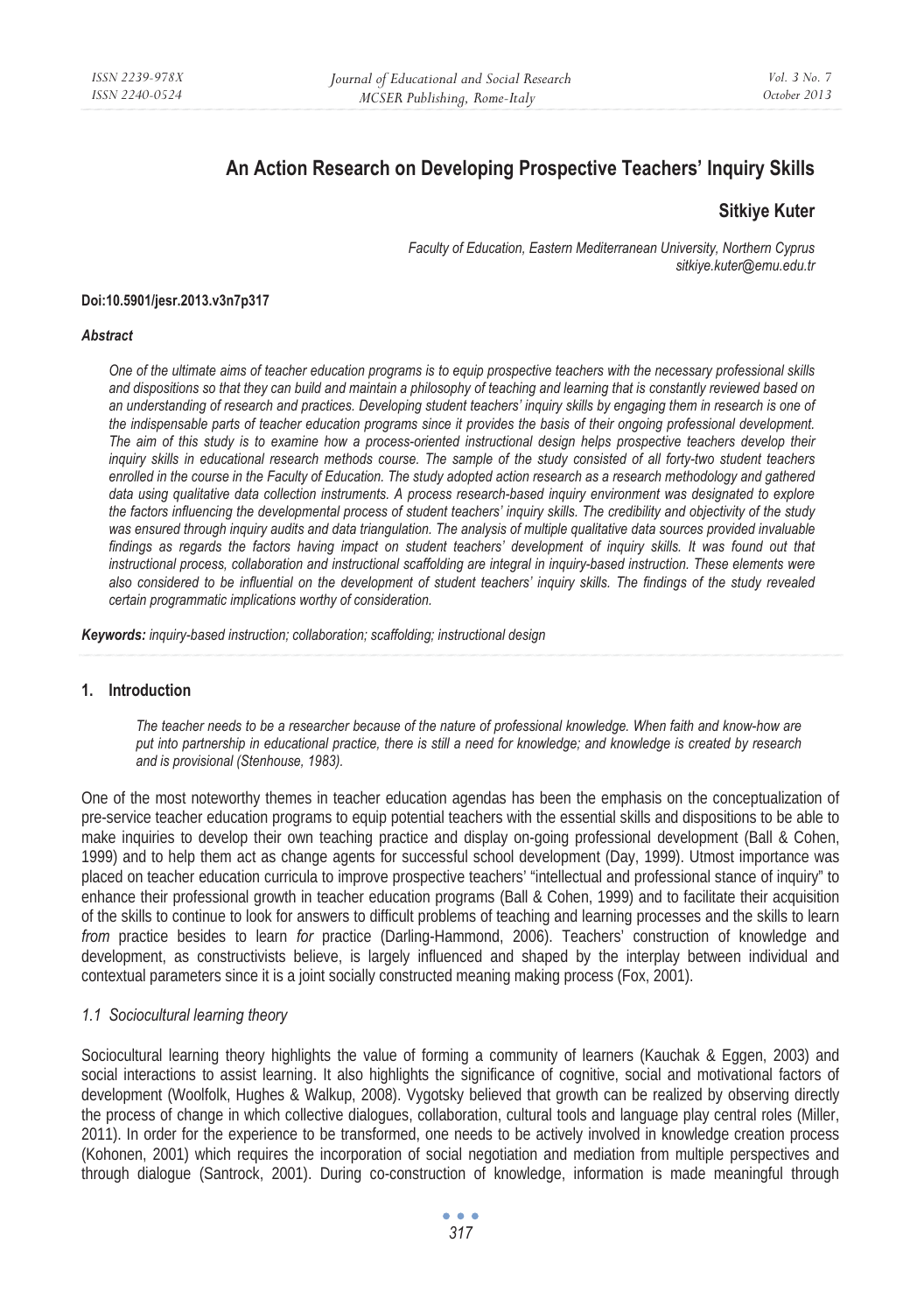| ISSN 2239-978X | Journal of Educational and Social Research | Vol. 3 No. 7 |
|----------------|--------------------------------------------|--------------|
| ISSN 2240-0524 | MCSER Publishing, Rome-Italy               | October 2013 |
|                |                                            |              |

elaborations and the group dynamics, when formed successfully, promote motivation (Kauchak & Eggen, 2003). Also, for meaningful learning to occur, students need, first, a reason for learning; second, to engage in a set of learning activities that can help them achieve their learning goals; and third, proper scaffolding and other aids to help them derive targeted content and skills from their experiences (Lee & Kolodner, 2011, p. 6).

A number of studies in teacher education revealed the value of social interaction and collaboration (Parsons & Stephenson, 2005), the impact of teachers' feedback on pre-service teachers' readiness for teaching (Samaras & Gismondi, 1998), the power of collaboration with peers for teacher development (Warford, 2010), the importance of collaborative teacher education programs (Pugach & Blanton, 2009), teacher growth in a community of learners (Kaartinen, 2009).

#### *1.2 Inquiry in teacher education*

Education of teachers is a recursive process that depends on inquiry as a stance on the work of teacher education (Cochran-Smith, 2003, p. 21). Inquiry-based instruction is a student-centred pedagogy that uses purposeful extended investigations set in the context of real-life problems as both a means for increasing student capacities and as a feedback loop for increasing teachers' insights into student thought processes (Supovitz, Mayer & Kahle, 2000, p. 332). It is a collaborative process where knowledge is constructed being involved in problem-posing and problem-solving through a process of negotiation within the curriculum (Short, 2009). In literature, 'action research', 'practitioner inquiry' (Hall, 2009), 'teacher inquiry' (Cochran-Smith & Lytle, 1999), 'teacher research' (Cochran-Smith & Lytle, 1999; Berger, Boles & Troen, 2005) are used interchangeably to refer to the research conducted in education by teachers. Stenhouse, in process curriculum, gave emphasis on practitioner inquiry and development through being engaged in systematic inquiry and reflective dialogues (Scott, 2008). Involving prospective teachers in inquiry is critical for several reasons: first, it is an effective way to teach content, increase motivation, and help students develop their analytical thinking skills. It is particularly valuable for giving students practice in defining informational questions, gathering data to solve those questions, and developing their abilities to analyse and evaluate data (Kauchak & Eggen, 2003). Next, cultivating a stance toward inquiry helps potential teachers to be change agents for the future of the society. Promoting teachers' independent learning and involving them in active engagement in inquiry is decisive in reaching this purpose (Joyce & Weil, 1996). Besides, it facilitates strategies of inquiry and the values and attitudes central to an inquiry mind including: process skills, active autonomous learning, logical thinking, verbal expressiveness and so forth (Joyce & Weil, 1996).

A review of literature on inquiry-based instruction displayed a number of empirical research findings on the importance of systematic inquiry (Schulz & Mandzuk, 2005; Van der Linden, Bakx, Ros, Beijaard & Vermeulen, 2012), providing sufficient inquiry-based learning experiences (Newman et al., 2004), the contribution to professional development (Schulz and Mandzuk, 2005; Pendry and Husbands, 2000), gaining research knowledge and skills (Schulz & Mandzuk, 2005; Sozbilir, 2007; Van der Linden et al., 2012), student teachers' developing understandings of scientific inquiry process (Haefner, 2004; Richardson and Liang, 2008), student teachers' getting motivated to do research (Sozbilir, 2007), involving student teachers in active and student-centred learning (Spronken-Smith, Bullard, Ray, Roberts, & Keiffer, 2008), the necessity of developing more collaborative research projects (Gitlin, Barlow, Burbank, Kauchak, & Stevens, 1999).

The review of literature also showed that a number of studies were conducted on the student teachers studying in the pre-service (Gitlin et al., 1999; Haefner, 2004; Joram, 2007; Newman et al., 2004; Richardson & Liang, 2008; Van der Linden et al., 2012) and elementary (Volkmann, Abell & Zgagacz, 2005) and secondary science teacher education programs (Crawford, Zembal-Saul, Munford, & Friedrichsen, 2005) and with the student teachers studying history (Pendry and Husbands, 2000), geography (Spronken-Smith et al., 2008), chemistry and biology (Sozbilir, 2007), and science (Demir & Abell, 2010).

Neither investigation of teacher education programs nor examination of prospective teachers' inquiry skills at the undergraduate level has gained much attention in Northern Cyprus. In this regard, this study is believed to contribute to the existing literature since it aims to examine how senior student teachers in Guidance and Psychological Counselling program develop their research skills in a process-oriented inquiry learning context. The findings of this study could shed light upon the reconsideration and reconceptualization of the existing program regarding its focus on teacher development through inquiry.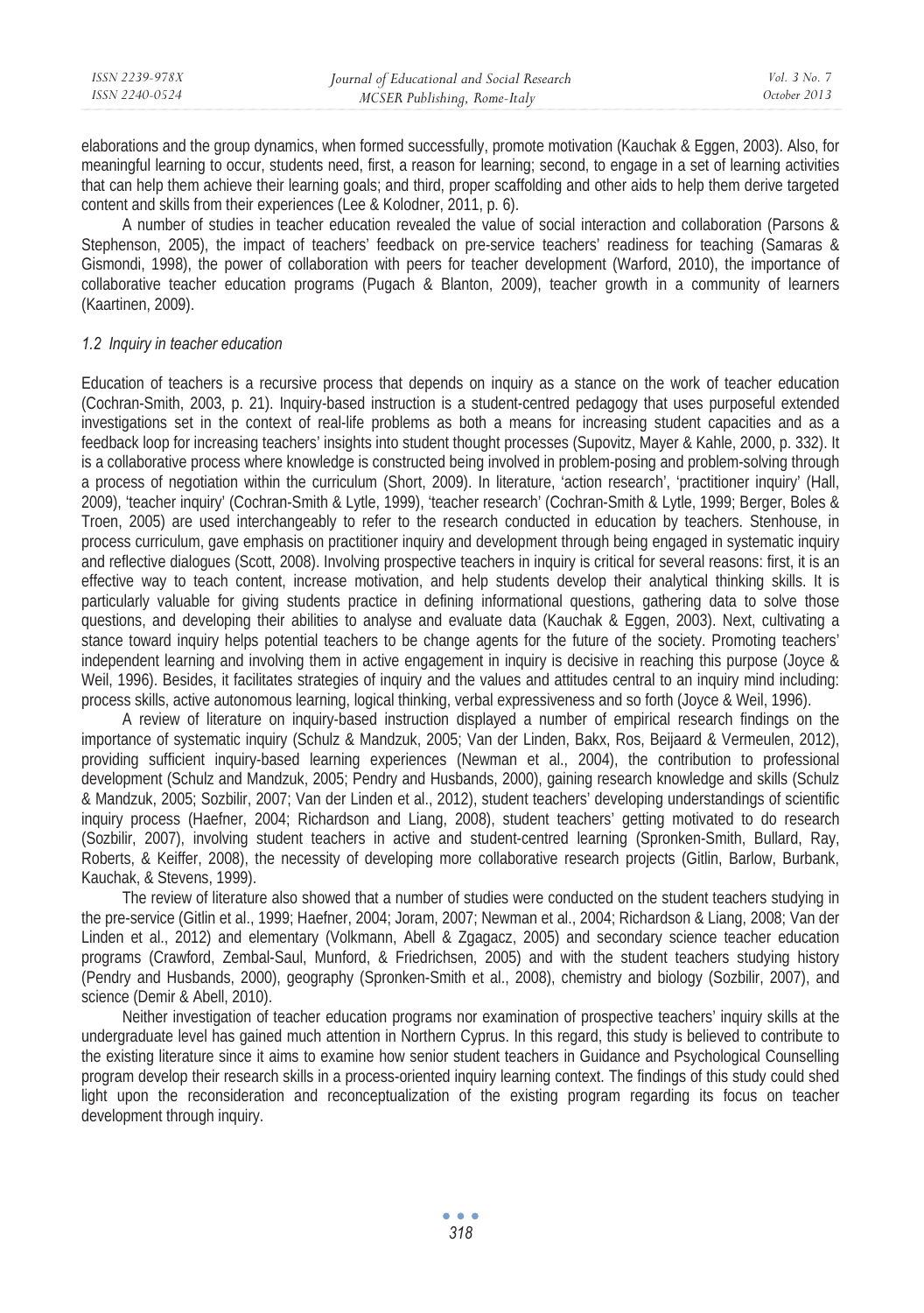### **2. Methodology**

The overall agenda of the research design was grounded on the theoretical and methodological norms that substantiate the understanding of the socially constructed nature of reality (Denzin & Lincoln, 2003) through the lenses of participants in actual contexts.

### *2.1 Research design*

The study adopted action research as a research methodology. Action research, conducted on curriculum development, teaching strategies and so forth, when 'integrated in initial teacher education programs facilitates continual professional and educational change (Mills, 2003). The whole process throughout the study aimed to uncover the factors influencing the developmental process of student teachers' inquiry skills.

In this regard, a process research-based inquiry environment was designated. The process first started with an orientation, given by a professional librarian, to familiarize students with online full text databases in English and Turkish. Since the medium of instruction of the course was Turkish and English language proficiency level of the student teachers was low, the librarian gave more emphasis on introducing the online databases in Turkish. Then the whole process continued with the lectures which leaded student teachers to write their 1st progress reports including introduction and literature sections of their papers,  $2<sup>nd</sup>$  progress reports including the revised introduction and literature sections and the new methodology section, 3rd progress report including the revised introduction, literature and methodology sections and the new findings section. The process ended with the submissions of the synopsis of an article and the final reports which had been revised upon the previous feedback given by the instructor. All through the program, instructor's scaffolding was provided when student teachers needed.

### *2.2 The study context*

The sample of the study consisted of all forty-two senior student teachers in the program taking Scientific Research Methodology course offered by the Department of Educational Sciences at the Faculty of Education. It is a three-hour course offered in Turkish language in the third year in the curriculum. The students taking this course formed their project groups voluntarily. There were six groups formed with five students and one group with six students, one group with four students and one group with two students, respectively. It was the first time that all these students were involved in scientific research.

The course under consideration aims to help student teachers develop a basic understanding of the nature of social science research within education including a thorough consideration of the qualitative and quantitative designs, methods and approaches of study used in research. As a part of the course, they were required to develop the skills required to design and conduct a small scale study using quantitative, qualitative and/or mixed methods.

Within this process, to help student teachers plan and conduct research, the methodology used is as follows: the participants were requested to form their groups that were required to plan and conduct an original mini inquiry on the topic they would agree. Their development and implementation of the research was guided via the weekly conferences held between the group members and the instructor. The major aim of these conferences was to help them reflect on their projects in light of the theories studied in the class.

### *2.3 Data collection and analysis*

The study gathered data via students' autobiographical reflective writings and researcher's reflective diary. Throughout the program, participants were supposed to reflect upon their retrospective 'lived experiences' through autobiographies so as to be genuinely aware of their own inner world by connecting it to genuine experiences through inquiry (Jaatinen, 2001). Subjects wrote three autobiographies - one at the beginning, during and one at the end of the program. This would enable the researcher to see the whole inquiry process from student teachers' viewpoints. In each reflective report, subjects reflected upon what they learned or did not learn within the process, the instructional factors that affected their learning, and how these factors affected their learning. A total of 126 reflective reports were collected for the investigation of the issue under examination. The researcher's own reflections on the group performances and their learning helped her/him to see the whole picture from an educationalist lenses.

The qualitative data collected were analysed through content analysis, an approach to the analysis of documents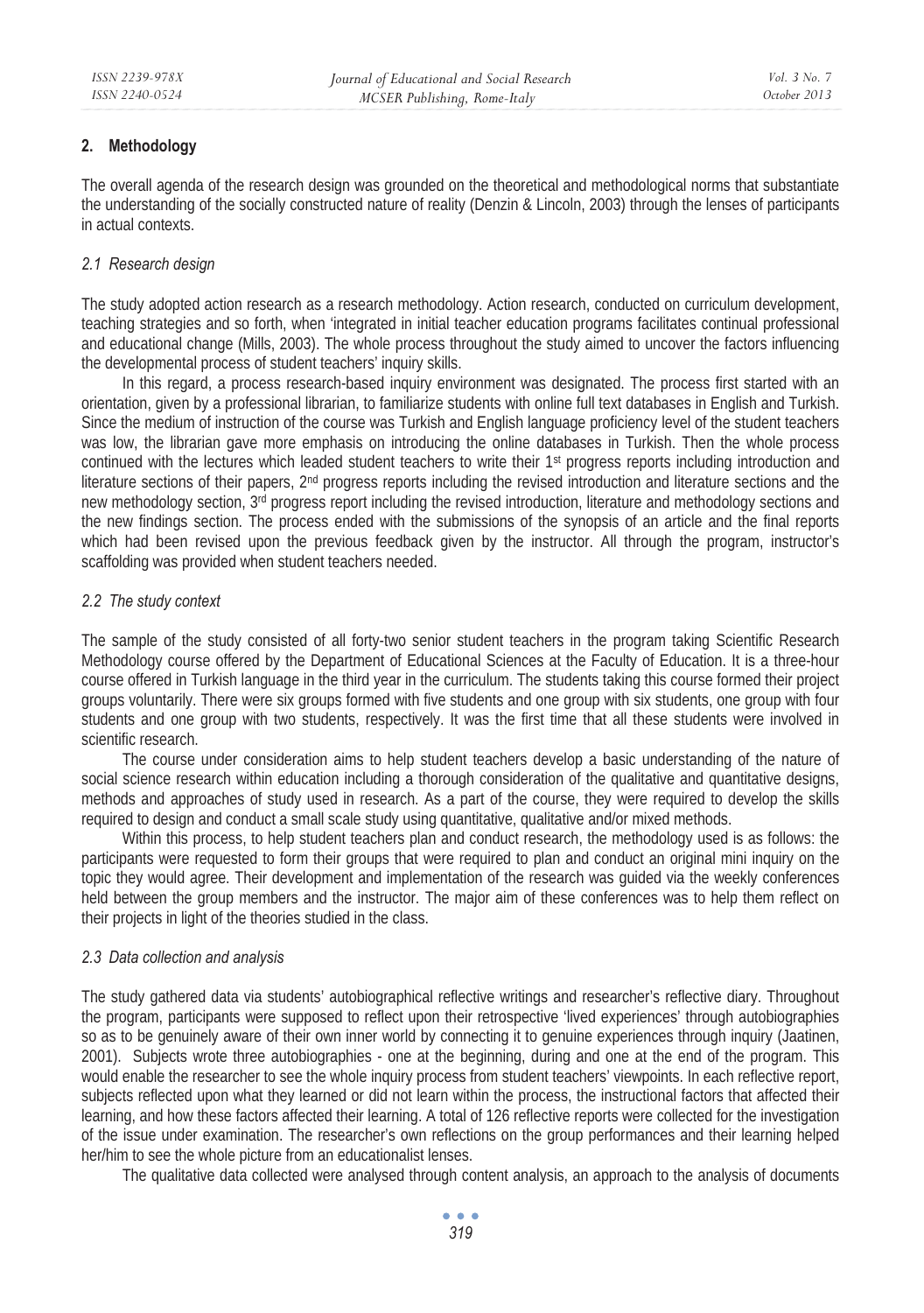and texts laying emphasis on creating predetermined categories so as to promote the feasibility of the replication of the study (Bryman, 2001). During data analysis, first, raw data were organized giving numbers to groups (from 1 to 9) and letters (from A to F) to each member in each group. Then, raw data from three sources were organized around predetermined and emerged codes on matrices (Miles & Huberman, 1994). Next, the data processed were confirmed by two inquiry auditors (Lincoln & Guba, 1985). Finally data were verified through data triangulation

### *2.4 Trustworthiness*

To ensure the objectivity and credibility of the data generated, the study integrated the phases of organizing the data, generating categories, themes and patterns, coding the data, testing the emergent understandings and searching for alternative (Marshall & Rossman, 1999). Dependability and confirmability of the data was ensured through inquiry audits (Lincoln & Guba, 1985). Triangulating the data helped for the credibility of the findings by uncovering aspects that the data show convergence and divergence (Lincoln & Guba, 1985; Miles & Huberman, 1994).

# **3. Findings**

The analysis of multiple qualitative data sources provided invaluable findings as regards the factors facilitating student teachers' development of inquiry skills. The major finding was that the whole instructional process promoted prospective teachers' learning and growth in inquiry. Within the scope of the whole process, the findings displayed that the inquirybased instructional design had great effect on participants' learning as regard the following aspects.

### *3.1 Students at the heart of learning process*

The findings triangulated displayed that, almost all subjects, with two exceptions, were highly satisfied with both the instructional context that aimed to equip them with the essential elements to initiate and implement the research and the process-oriented nature of the instruction. Various aspects were reported influential on the student teachers' growth of inquiry skills.

Nearly all of the student teachers reported how the entire structure of the course, from the very beginning, helped them to develop their inquiry skills gradually with hands-on experiences, in an active, interactive and motivating environment.

Being involved in an active learning process was reported as motivating and encouraging since it helped one student teacher to get new ideas (6D) and another one to get long-lasting ideas (7D). One of the student teachers (1D) also highlighted that he became aware how they had been taught in the wrong way so far and stressed upon how his motivation and learning was promoted through being involved in discovery learning techniques. He said, "We have been generally taught through direct instruction, yet the techniques like brainstorming, question-answer, discussions, group works employed in this course helped us grow better." It is important to stress that one student teacher, at the end of his forth year, realized that theory, without application, is incomplete and useless.

The course structured with an orientation at the very beginning of the course was considered very beneficial and constructive for the inquiry process student teachers were required to develop by almost half of the student teachers. One student teacher stated how the orientation at the university library promoted her motivation and eliminated her worry in searching databases. Another student teacher (5E) confessed that, notwithstanding her level at the university, she did not know how to search reliable sources on Internet. She also added, "I now know that I am going to graduate by being aware of making and citing quotations". One of the student teachers (4D) also reported, "I learned how to search and use articles from databases and comprehended how to use articles and make a reliable and substantial research". Another student teacher (3A) stressed, "I understood that I was unaware of the researching process so far. My major fault was that, without making preliminary researching on the topic, I used to use unreliable data sources for my reports". She also added that she did not have the habit of reading articles and theses. On the contrary, two student teachers complained about the orientation because, as for them, it did not help them much to search online databases in Turkish. Another two student teachers, reflecting upon their low level of English proficiency, reported their problems in searching articles from online full text databases in English.

Besides, a significant number of student teachers underlined that their inquiry skills developed through the process oriented nature of the course. One student teacher (6A) emphasized that the whole process encouraged her to find accurate and reliable sources during researching which was positive and productive. As a result, she understood that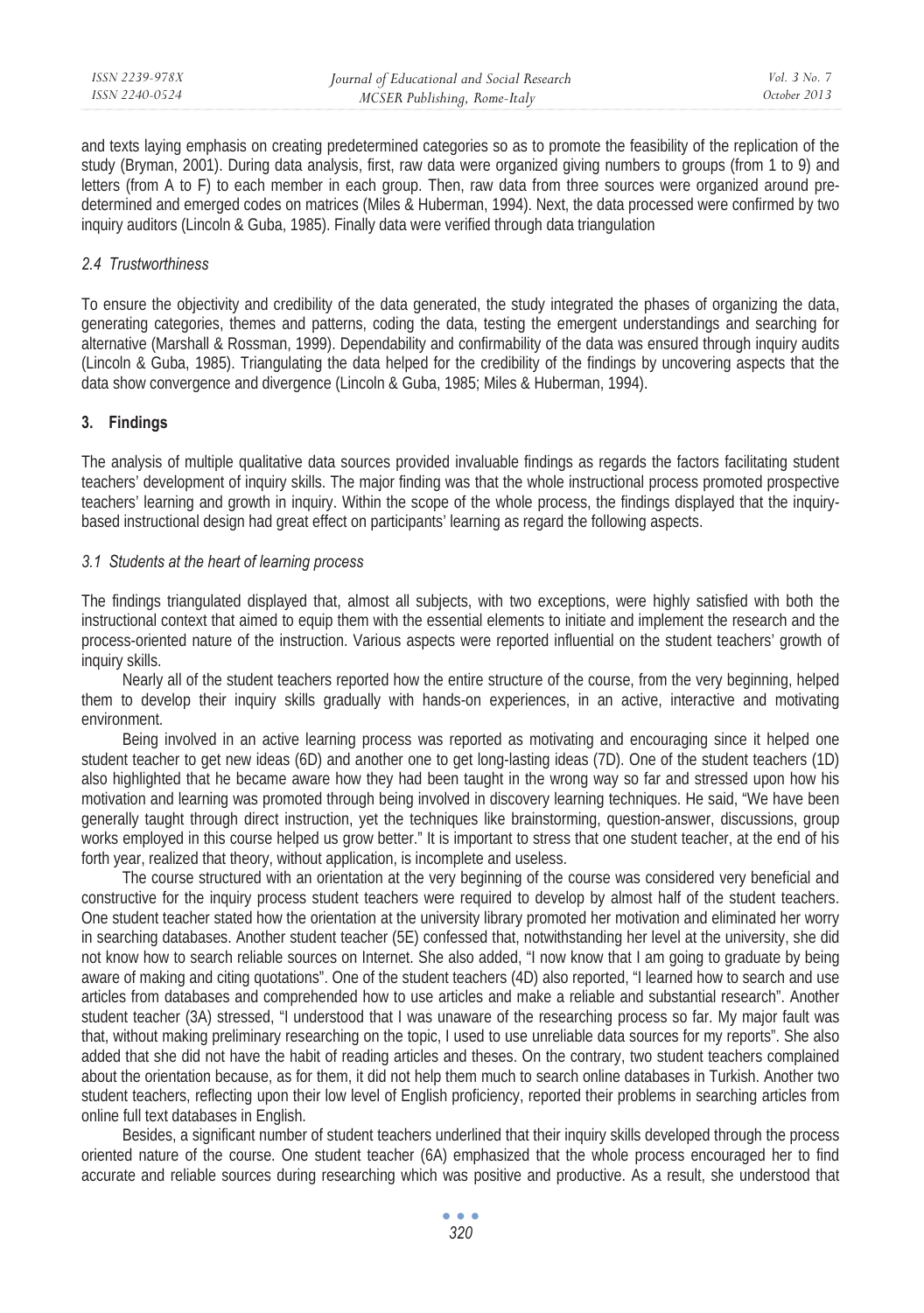scientific research worked gradually and in a systematic way. While step by step instructional planning and implementation was reported as having great impact on one student teacher learning (4F), it helped another student teacher (9B) to learn how to work in a disciplined way in the light of the feedback given. One student teacher (3A) stated that doing scientific research was like rings of a chain. Steps are interrelated and you need to follow each of them to learn better.

In addition to these, few student teachers remarked that their growth in researching was promoted due to being involved in higher order thinking processes, as one student teacher (4D) reflected, "we had to be in a state of reflection, questioning and researching. This made us not to embark on ready-made information but to employ self-developing practices through searching and citing articles and writing the report". It was also highlighted that the course encouraged student teachers' questioning skills through researching. One of the essential elements here was the participants' selfinvolvement throughout the process, which was considered more valuable than studying theory (4E).

#### *3.2 The role of instructional process on student teachers' growth*

Almost all of the participants stressed upon how scared they felt and how difficult they found the course at the very beginning of the course. The factors that minimized their fears and facilitated their learning are as follows.

First, that the course was designed upon progressive reports and step by step submission of assignments was considered invaluable by almost half of the participants. One participant (5B) underlined that there was a very good parallelism between the in-class lectures and the application of the theory through reports all of which contributed their research process and made it concrete. One student teacher (1E) reported how the progressive nature of the course helped her to learn by accumulating the whole from the pieces, while another student teacher (3C) stressed how valuable it was that they were assigned to conduct the project in phases.

Almost half of the subjects reflected on the process nature of the course and they remarked how it facilitated their development in planning and building up their research reports. Nearly half of the student teachers also appraised the impact of progress reports on their growth. One participant (2E) reported, "I see that I am developing in every single report. My mistakes are getting fewer and fewer and I am growing. I had never searched scientific articles and cited from articles and written references."

Furthermore, more than half of the student teachers underlined how the course instructor's exemplifications in lectures helped them to better comprehend the terminology and research process which, as a result, facilitated their researching process. "During lecture, the examples given from real life to elucidate the new terminology made the lectures clear in my mind", as stated by one student teacher (5B). Power point presentation slides were also found having significant impact on students' comprehension of subject matter by more than half of the participants. Regarding the value of the overall instructional process, one of the student teachers (6C) reported, "This course raised my selfawareness. It is really very good for a person to be conscious of his/her ability, interest and gains. After this course, I became aware of how to conduct an inquiry, how to set the research design and decide upon the nature of the study."

### *3.3 The impact of instructional scaffolding on student teachers' growth*

One of the key findings was that a great majority of the subjects underlined how collaborative dialogues they were involved during the inquiry building process boosted their joint decision making in finalizing the projects. The central attention was on peer and teacher scaffolding.

### *3.3.1 Peer scaffolding*

During the program, intragroup dynamics were deemed to have both positive and negative impact on learning. The first point considered critical was peer feedback. While working collaboratively helped two student teachers (5C and 9B) to learn from their mistakes, which enhanced their motivation and successful completion of their work, it helped another student teacher (9B) to be aware of the importance of listening and showing respect to others. The value of group dynamics was highlighted by these participants since sharing the same or diverse views both nurtured the quality of the output they produced. Another subject (2E) stated that when each person in a group has different attitudes, beliefs and views, joint work is enriched.

Next, group cohesion was remarked as one of the aspects that influenced arriving at decisions. Almost all of the participants stressed upon the fact that they had unity among group members, which facilitated their planning and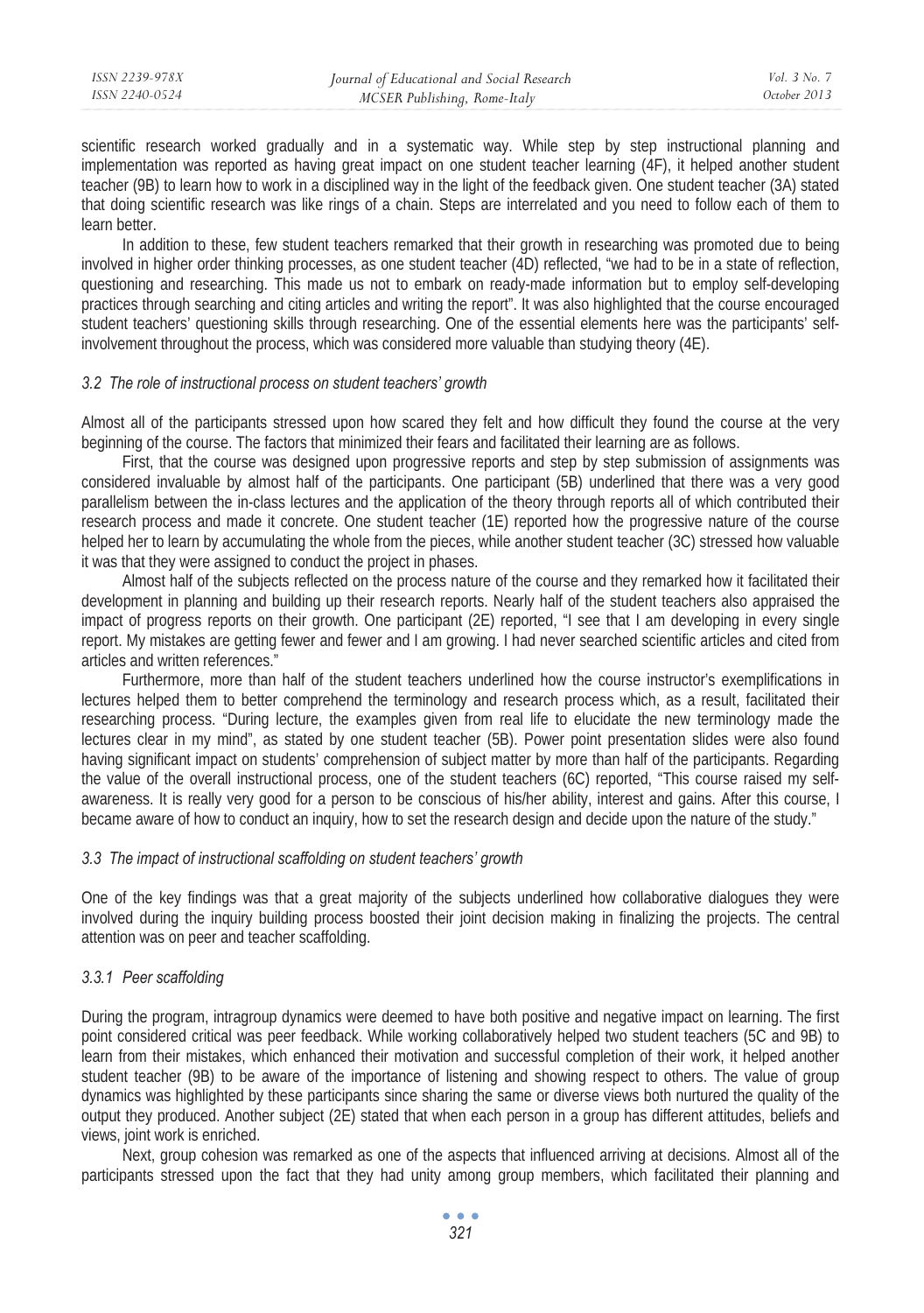| ISSN 2239-978X | Journal of Educational and Social Research | Vol. 3 No. 7 |
|----------------|--------------------------------------------|--------------|
| ISSN 2240-0524 | MCSER Publishing, Rome-Italy               | October 2013 |
|                |                                            |              |

conduction of the project. One of the student teachers (7B) reported that as a group they learned how each member contributed to the whole project. She also reflected on the value of taking responsibility since all group members inevitably contributed to each other's development in group work. One participant (5B) underlined how vital it was to move towards the target as a united group. However, it is noteworthy to underline that one fourth of the subjects complained about the irresponsible group members who inhibited building up their projects. It is also meaningful to indicate that while some student teachers underlined their happiness in forming their groups with the members they chose, nearly half of the subjects raised their problems as to the group size.

A great number of the student teachers reflected on the importance of personal and shared responsibility of the members in fulfilling the projects. One participant (5C) stated, "I believe that when our group members have selfresponsibility, our team work will yield successful results. If all responsibility is laid upon one person and others dodge their responsibility, a chaos may be created." Therefore, the contribution that members make during working on an inquiry project was reported critical. Some participants attributed the success of their works to all group members' awareness of their responsibility during the inquiry. One of the student teachers (6D) touched upon how shared responsibility within the group had impact on her growth. On the contrary, some participants reflected upon how difficult people in groups gave lessons to others. One participant (3C) highlighted, "Collaboration is not confined to only projects at schools; it is lifetime. Therefore, despite the people that you cannot get along well in groups, they teach us how to reconcile diverse ideas and cope with difficult people within groups." The number of members in each group was considered having impact on the work produced. Especially it was highlighted by some groups that the more members in the group, the more problems emerge when gathering for the project. One of the student teachers (6B) complained about the difficulties they encountered to find common meeting time for all members to meet.

What is more, while nearly half of the participants stressed that peer collaboration increased their interest and motivation in planning and finalizing their project, a few of them reported that, working collaboratively, they developed responsibility. "That we did everything related to our project together with my peers boosted my motivation", was highlighted by one of the student teachers (5B). She added that learning is inhibited when you are not motivated.

### *3.3.2 Teacher scaffolding*

Teacher scaffolding was underlined as a key feature promoting students' awareness as regards their own strengths and weaknesses in writing an inquiry report by a significant number of students. The value of teacher feedback was also underlined by one participant (4F), "I don't believe that such a project can be completed without teacher feedback." Another participant (6C) reported, "instead of copying and pasting, through teacher support, I learnt how to quote and cite from articles. During this process, I became aware of the fact that I was not aware of how to search and cite literature" Another participant (5D) highlighted, "it was not an easy process. We didn't proceed effortlessly. Without teacher feedback, I would complete it without being aware of what I was expected to learn. I just got the logic of inquiry." While one student teacher (4F) underlined the value of teacher written and spoken feedback, another student teacher emphasized,

"We all know the function of feedback on the quality of the output. I have heard it for years and written it in my assignments. But I really tasted how it feels like in this project. Apparently I learned that it is the raw material of learning. Teacher provides feedback, students use it and learning becomes permanent." (8B)

Almost all of the students wrote highly concerning the feedback they received from the teacher throughout the whole research building process. Nearly half of the student teachers regarded teacher scaffolding as a self-motivating factor within the research process, while a number of participants highlighted that they consolidated what they learned through teacher feedback. As one (9D) stated, "The teacher feedback is vital. I learned what my mistakes were, what I was supposed to revise, what route I should follow during my project."

# **4. Discussions and Recommendations**

Professional development of teachers has been one of the most significant agendas for teacher education (Ball & Cohen, 1999). Schools have given substantial emphasis on assisting teacher-initiated research as a way of professional development (Little, 1999). In this regard, this study attempted to scrutinize how a process-oriented instructional design influenced prospective teachers' inquiry skills within an action research agenda.

The overall findings exhibited that the instructional and learning processes, collaboration, guidance, and instructional scaffolding had prominent role on student teachers' development of inquiry skills. Incorporating student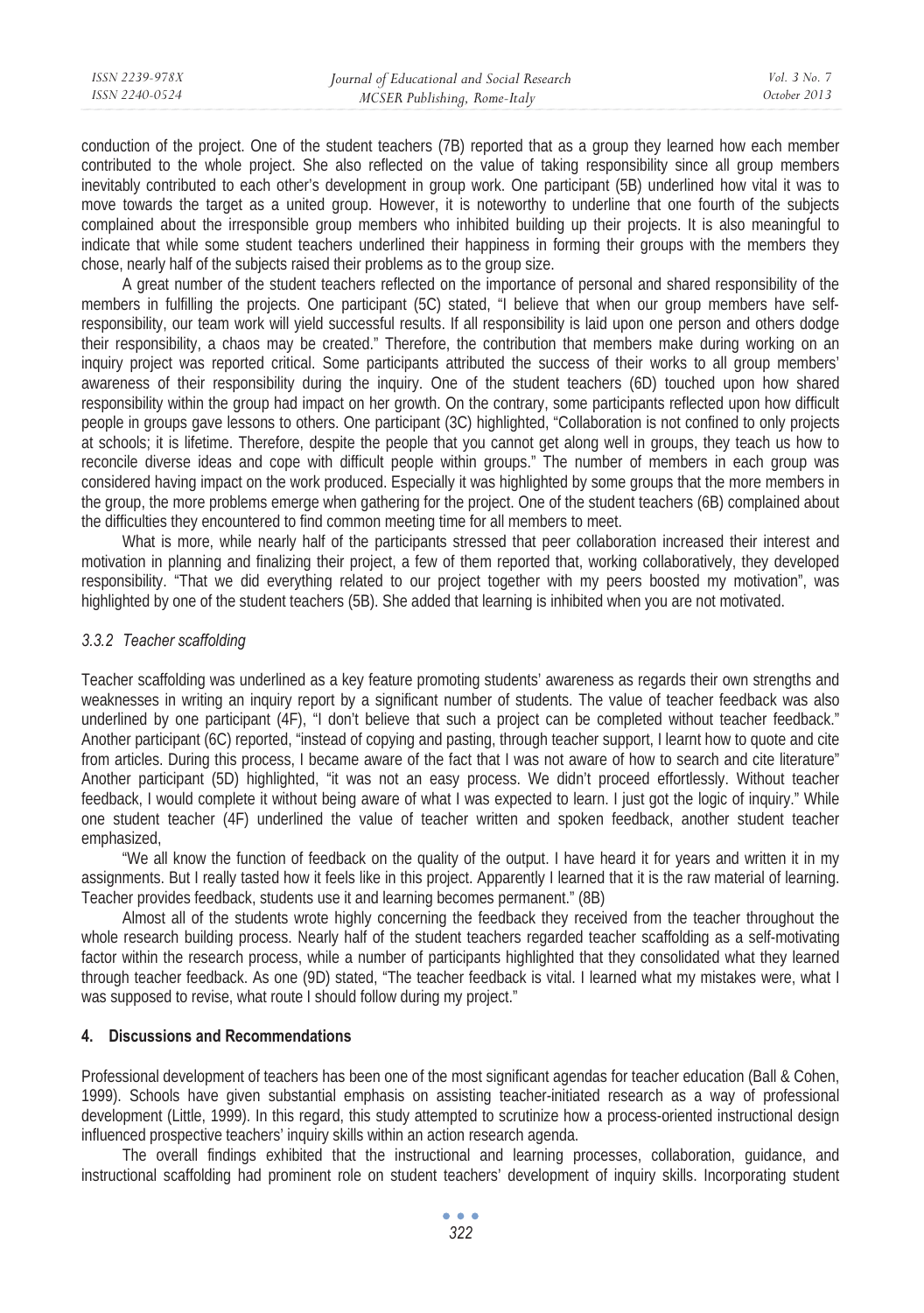| ISSN 2239-978X | Journal of Educational and Social Research | Vol. 3 No. 7 |
|----------------|--------------------------------------------|--------------|
| ISSN 2240-0524 | MCSER Publishing, Rome-Italy               | October 2013 |
|                |                                            |              |

teachers in a learner-centred environment where they would be cognitively and socially active and interactive was considered one of the foundational elements of instructional design in promoting student teachers' research skills. Students can greatly benefit from inquiry based learning. When they are active in the learning process, they can have improved understanding, more enjoyable learning, a greater sense of achievement and improved preparation for lifelong learning (Spronken-Smith et al., 2008). The orientation helped most of the student teachers develop their skills in reaching scholarly articles from online full text databases in Turkish. However, due to student teachers' low level of English proficiency, most of them could not benefit from the online databases in English. Research becomes invaluable when it is linked to both theory and practice (Gitlin et al., 1999). With regard to the instructional process, the processoriented nature of the course contributed to the participants' growth of inquiry skills and, within this process, the instructor giving exemplifications from real life supported the student teachers' development. Finally, the student teachers' collaborative dialogues with their peers and instructor supported their growth in inquiry. In line with this finding, Parsons and Stephenson (2005) highlight the importance of collaboration. Assisted learning is critical to scaffold learning (Woolfolk et al., 2008). Feedback as the dialogue between individuals for correction may lead to internalized selfregulation (Samaras & Gismondi, 1998). While intragroup dynamics, group cohesion and personal and shared responsibility were considered as the elements critical for promoting student teachers' inquiry skills, interest and motivation for research, teacher scaffolding was regarded as indispensable within the inquiry-based instructional process. For development, besides co participation, cooperative learning and joint discovery of knowledge (John-Steiner & Mahn, 1996), sociocultural theory highlights the significance of cognitive, social and motivational factors for development (Woolfolk et al., 2008). The role of the teacher can be conceptualized as that of facilitator of student learning through dialogue and collaboration (Kaartinen, 2009, p. 613). The teacher educator could keep track of the progress of the group, especially on their elaboration and decision making processes (Dobber et al., 2012).

In conclusion, in light of findings, it could be said that 'unless professional development and pre-service teacher development programs include learning and practicing the appropriate scaffolding strategies, then implementation of inquiry is unlikely to succeed' (Volkmann et al., 2005, p. 867). The findings revealed that a process-oriented inquiry based instruction enhanced the professional development of student teachers' inquiry skills. Due to the nature of action research, this study was only limited to the development of inquiry skills of the senior student teachers in Guidance and Psychological Counselling program. In this respect, researchers and curriculum designers should be encouraged to conduct subsequent empirical studies to explore how process oriented instructional design enhances student teachers' development of inquiry skills by involving other student teachers in other disciplines and incorporating multiple data collection instruments. Such research agenda can provide valuable insights into the contribution of this process-oriented instructional design on student teachers' development of inquiry skills and its shortcomings.

#### **References**

- Ball, D. L., & Cohen, D. K. (1999). Developing practice, developing practitioners: Towards a practice-based theory of professional education. In L. Darling-Hammond & G. Sykes (Eds.), *Teaching as the learning profession* (pp. 376-411). San Francisco: Jossey-Bass Inc.
- Berger, J. G., Boles, K. C., & Troen, V. (2005). Teacher research and school change: Paradoxes, problems, and possibilities. *Teaching and Teacher Education, 21*(1), 93-105.
- Bryman, A. (2001). *Social research methods.* USA: Oxford University Press.
- Cochran-Smith, M. (2003). Learning and unlearning: The education of teacher educators. *Teaching and Teacher Education, 19*(1), 5-28. Cochran-Smith, M., & Lytle, S. (1999). The teacher research movement: A decade later.*Educational Researcher, 28*(7), 15-25.
- Crawford, B. A., Zembal-Saul, C., Munford, D., & Friedrichsen, P. (2005). Confronting prospective teachers' ideas of evolution and
- scientific inquiry using technology and inquiry-based tasks. *Journal of Research in Science Teaching, 42*(6), 613-637.
- Darling-Hammond, L., & McLaughlin, M. W. (1999). Investing in teaching as a learning profession. In L. Darling-Hammond & G. Sykes (Eds.), *Teaching as the learning profession* (pp. 376-411). San Francisco: Jossey-Bass Inc.
- Day, C. (1999). *Developing teachers: The challenge of lifelong learning.* Great Britain: Falmer Press.
- Demir, A., & Abell, S. K. (2010). Views of inquiry: mismatches between views of science education faculty and students of alternative certification program, *Journal of Research in Science Teaching*, *47*(6), 716-741.
- Denzin, N. K., & Lincoln, Y. S. (2003). *Collecting and interpreting qualitative materials.* London: SAGE.
- Dobber, M., Akkerman, S. F., Verloop, N., & Vermunt, J. D. (2012). Student teachers' collaborative research: Small-scale research projects during teacher education. *Teaching and Teacher Education, 28*(4), 609-617.
- Fox, R. (2001). Constructivist examined. *Oxford Review of Education, 27*(1), 23-35.
- Gitlin, A., Barlow, L., Burbank, M. D., Kauchak, D., & Stevens, T. (1999). Pre-service teachers' thinking on research: Implications for inquiry oriented teacher education. *Teaching and Teacher Education, 15*(7), 753-769.
- Jaatinen, R. (2001). Autobiographical knowledge in foreign language education and teacher development. In V. Kohonen, R. Jaatinen,